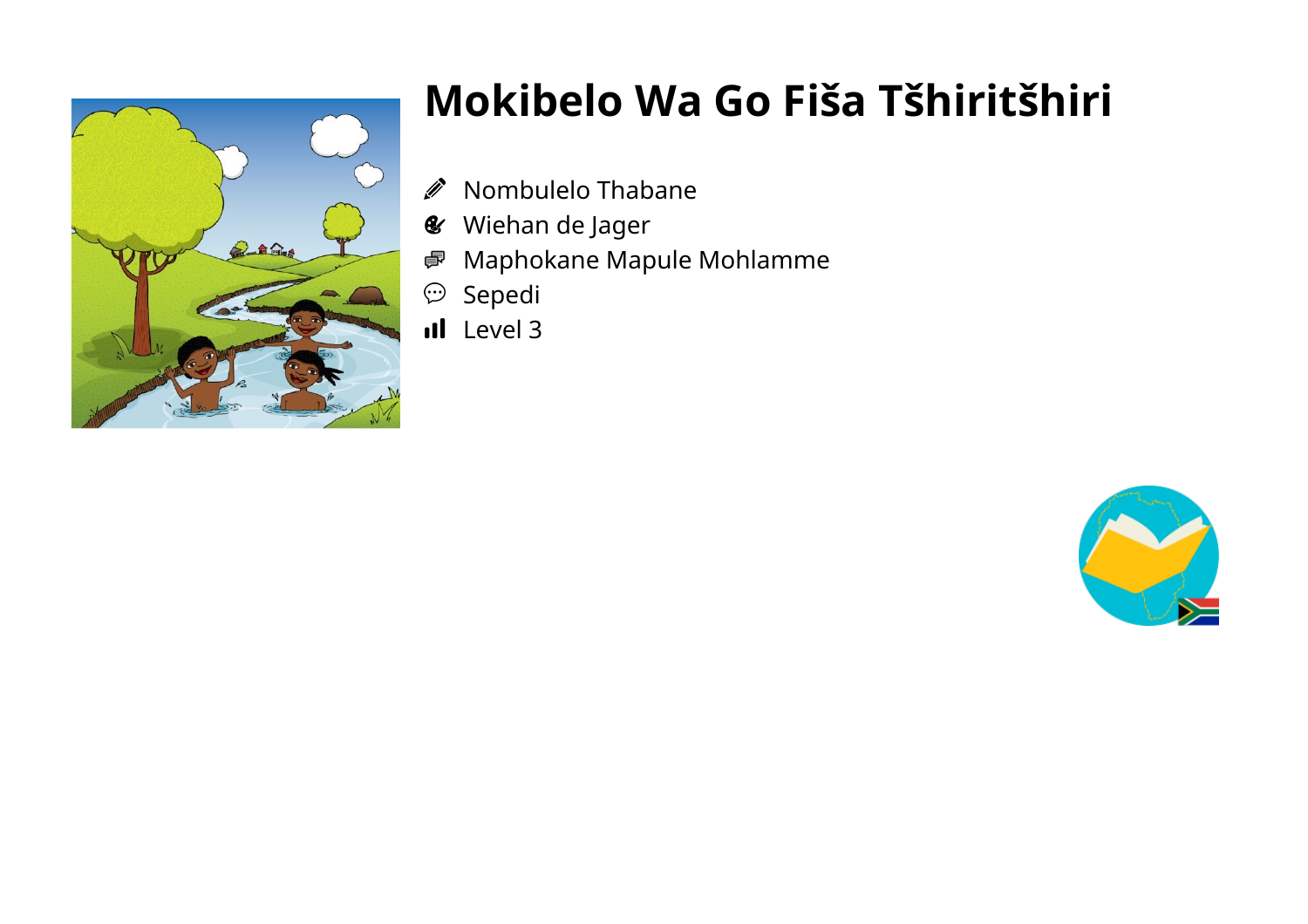

E be e le ka kgwedi ya Manthole, e le Mokibelo e bile letšatši le fiša ka kudu. "Bontle, Mpho le Lerato, sepelang le ye go raloka!" gwa realo Mma go rena. "Ga ke le nyake kgaufsi le nna."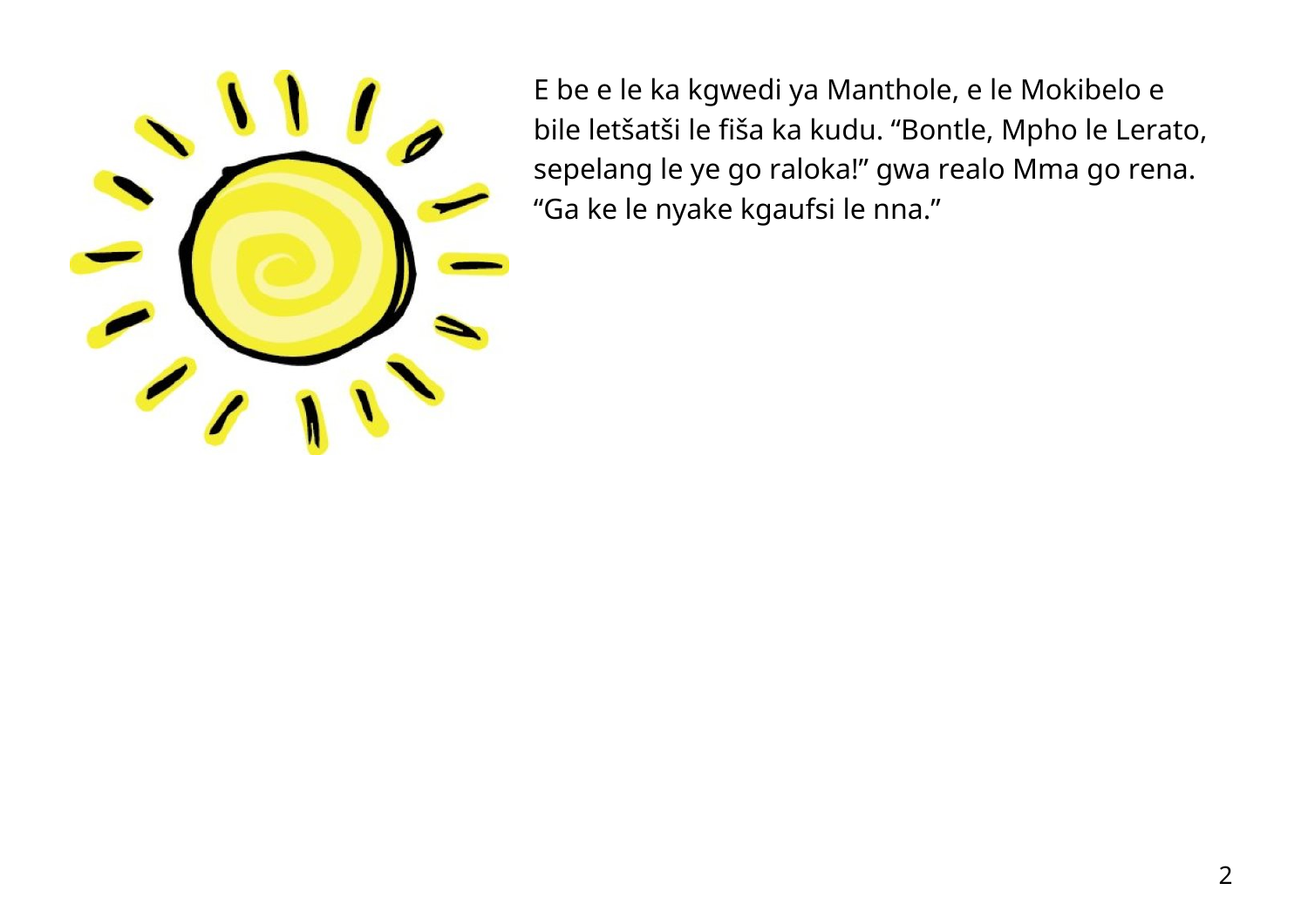

Re ile ra tšwa ka ngwakong re kitima. "A re yeng nokeng," gwa realo Lerato. "Kua nokeng go tloga go fodile." "Eupša Mma o il a re botša gore re se ka ra rutha ka nokeng," gwa realo Bontle. "Re ka se ka ra rutha," gwa araba Lerato. "Re tla raloka mo morithing kgaufsi le meetse." Eupša go raloka dibeke go a lapiša, le ge o ka ralokela ka fase ga mehlare kgaufsi le noka.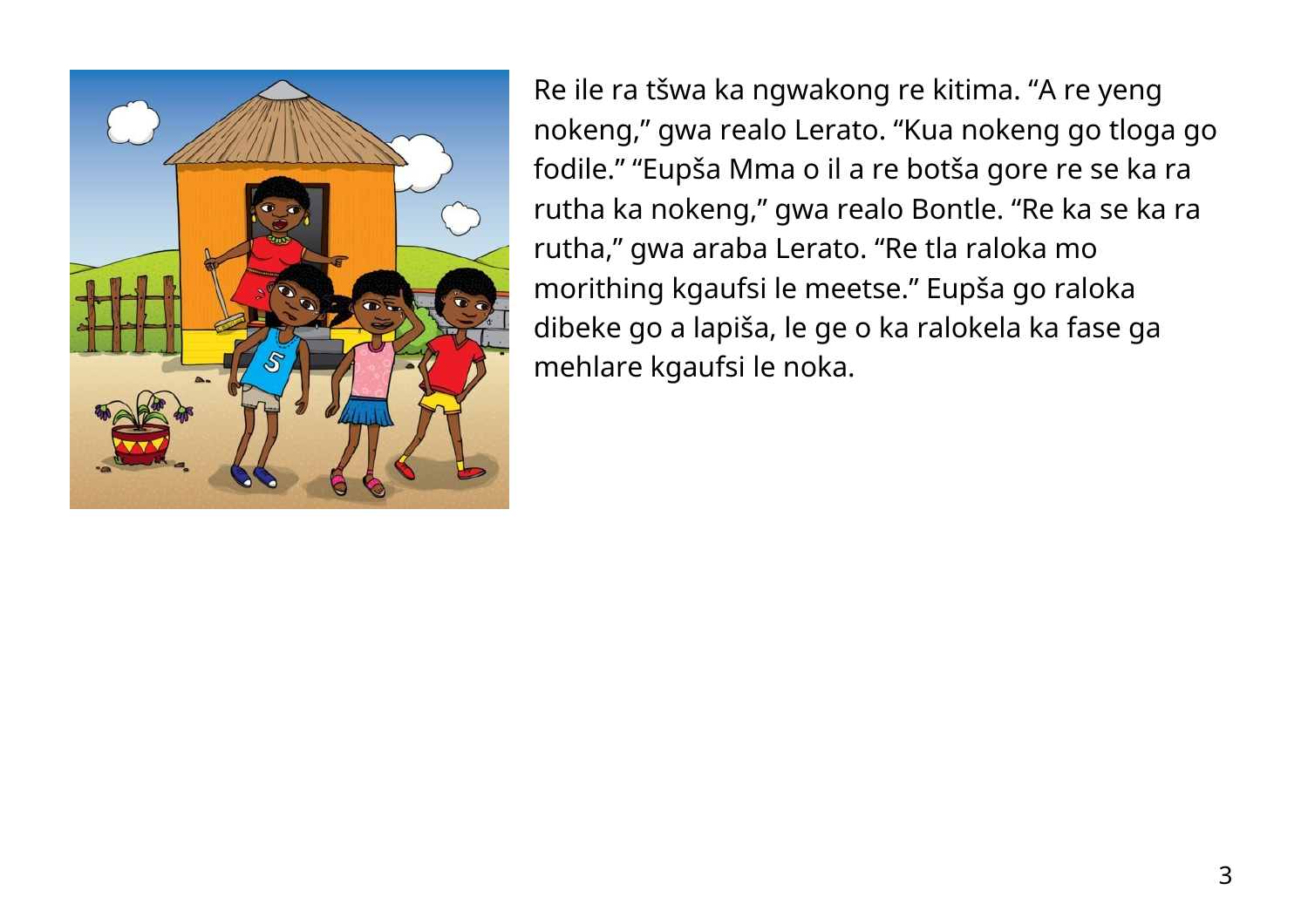

La mathomo re ile ra ntšha dieta tša rena. Eupša re be re sa hwa ke phišo. Gomme ra apola dihempe le dikhete tša rena. Le ge go le bjalo re e swa ke phišo.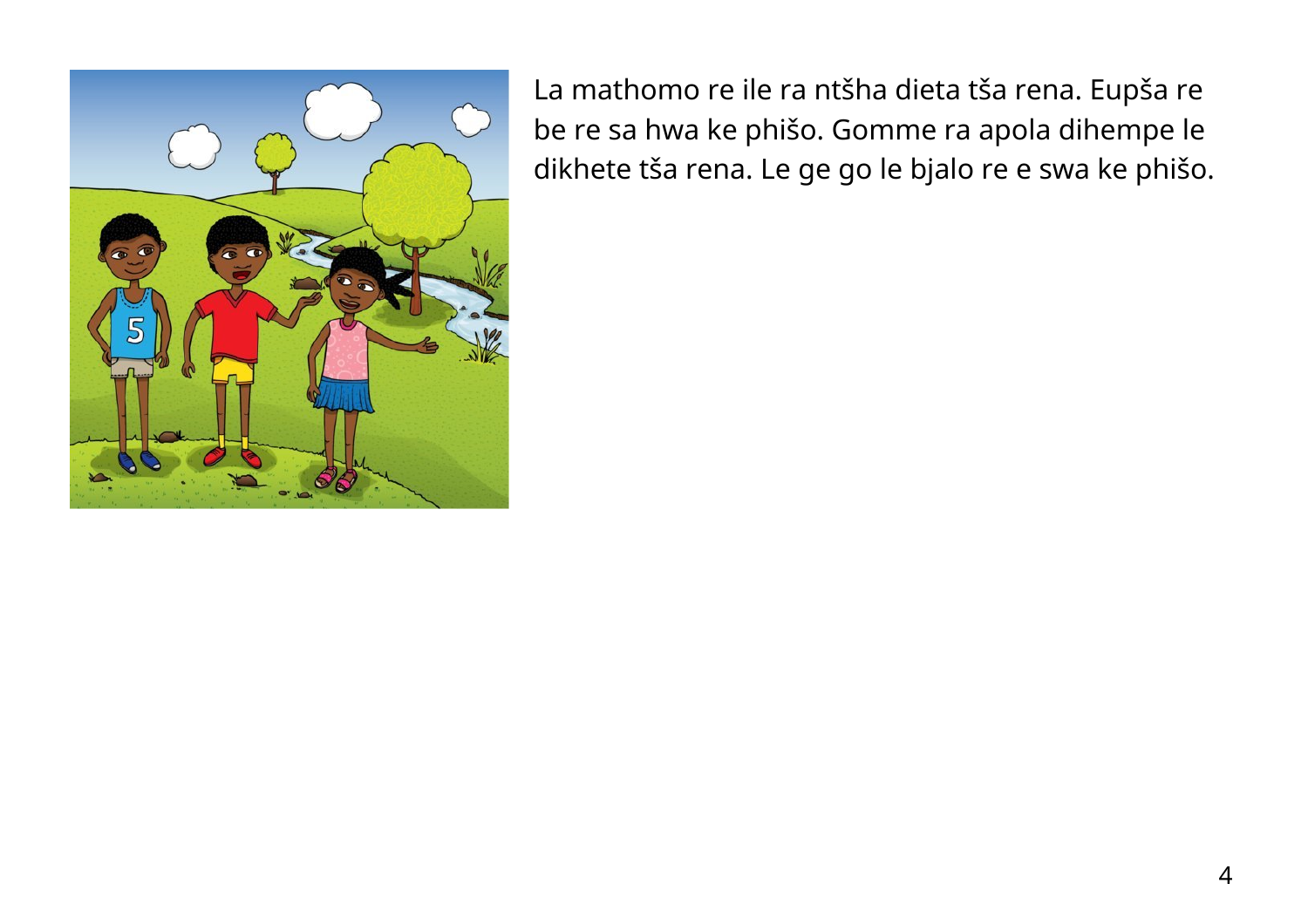

Re ile ra tsenya maoto a rena ka meetseng go re a fole. Ra thoma go gašana ka meetse. Ka pelanyana re be šetše re thapile go thapa ka meetse.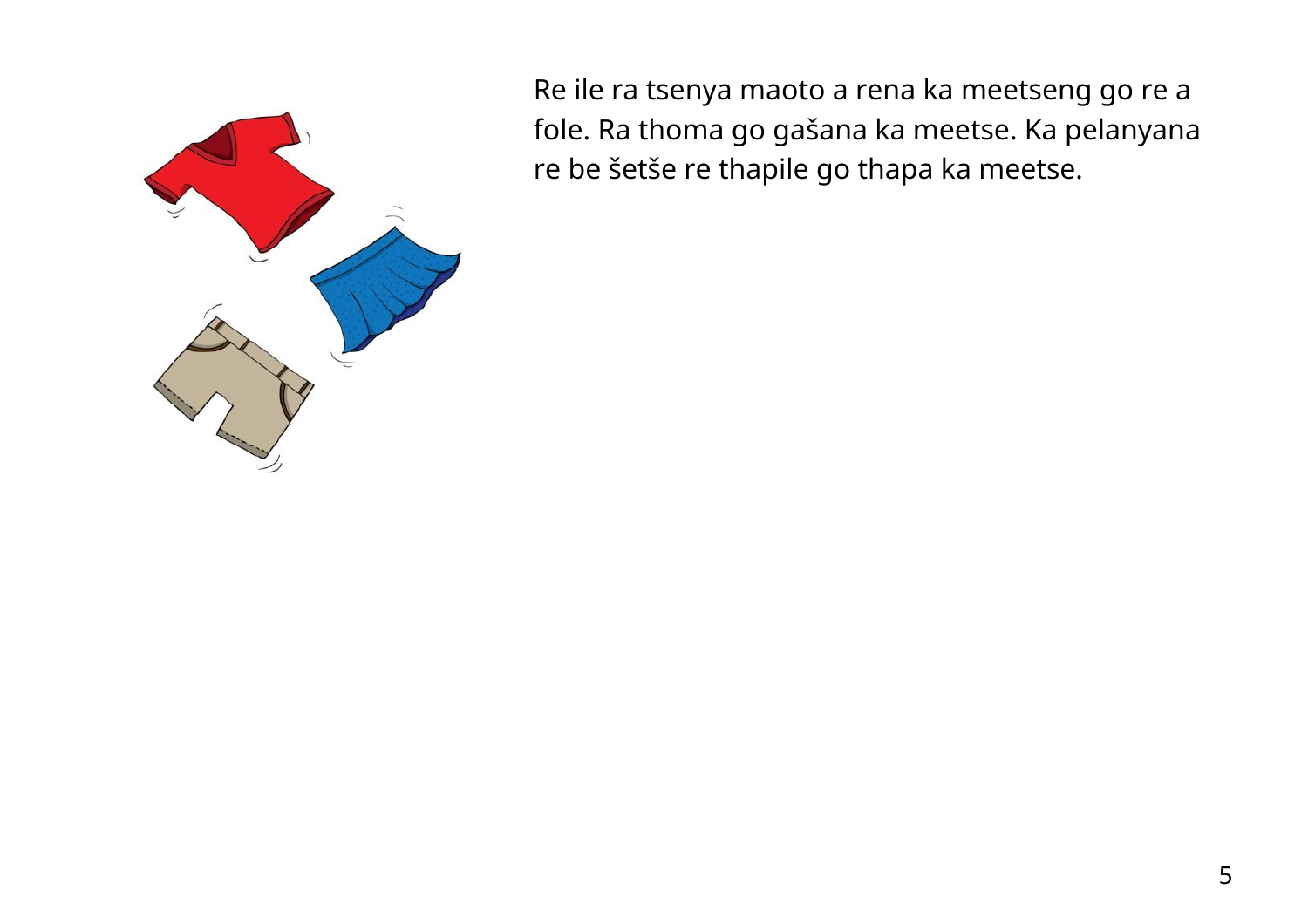

"E tlang! A re rutheng," gwa realo Mpho. "Mma a ka se tsebe." Re ile ra rutha ra lebala le go lebelela nako.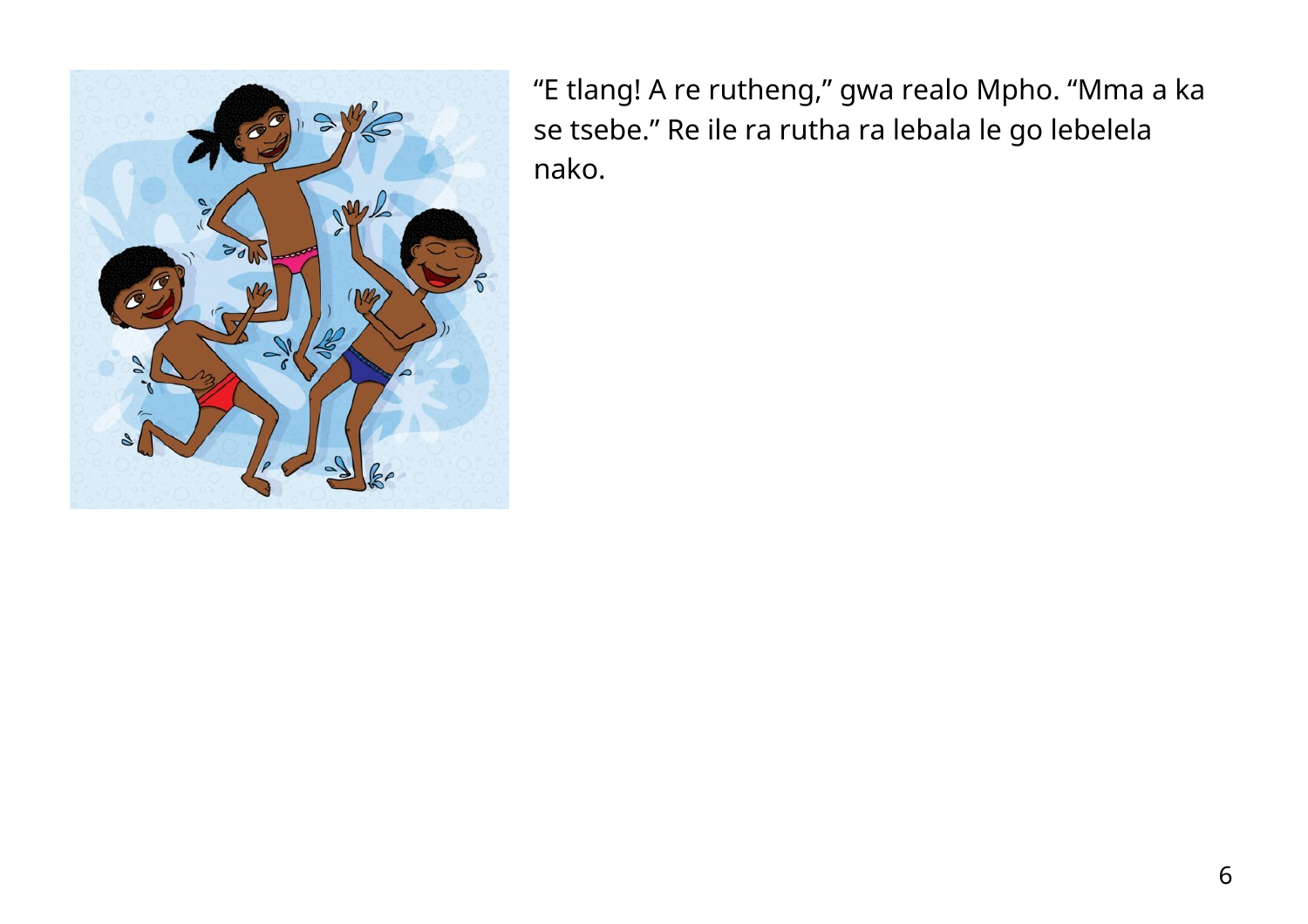

Letšatši le be le šetše le thoma go sobelela, e bile re thoma go kwa le go tonyanyana. Diaparo tša rena di kae?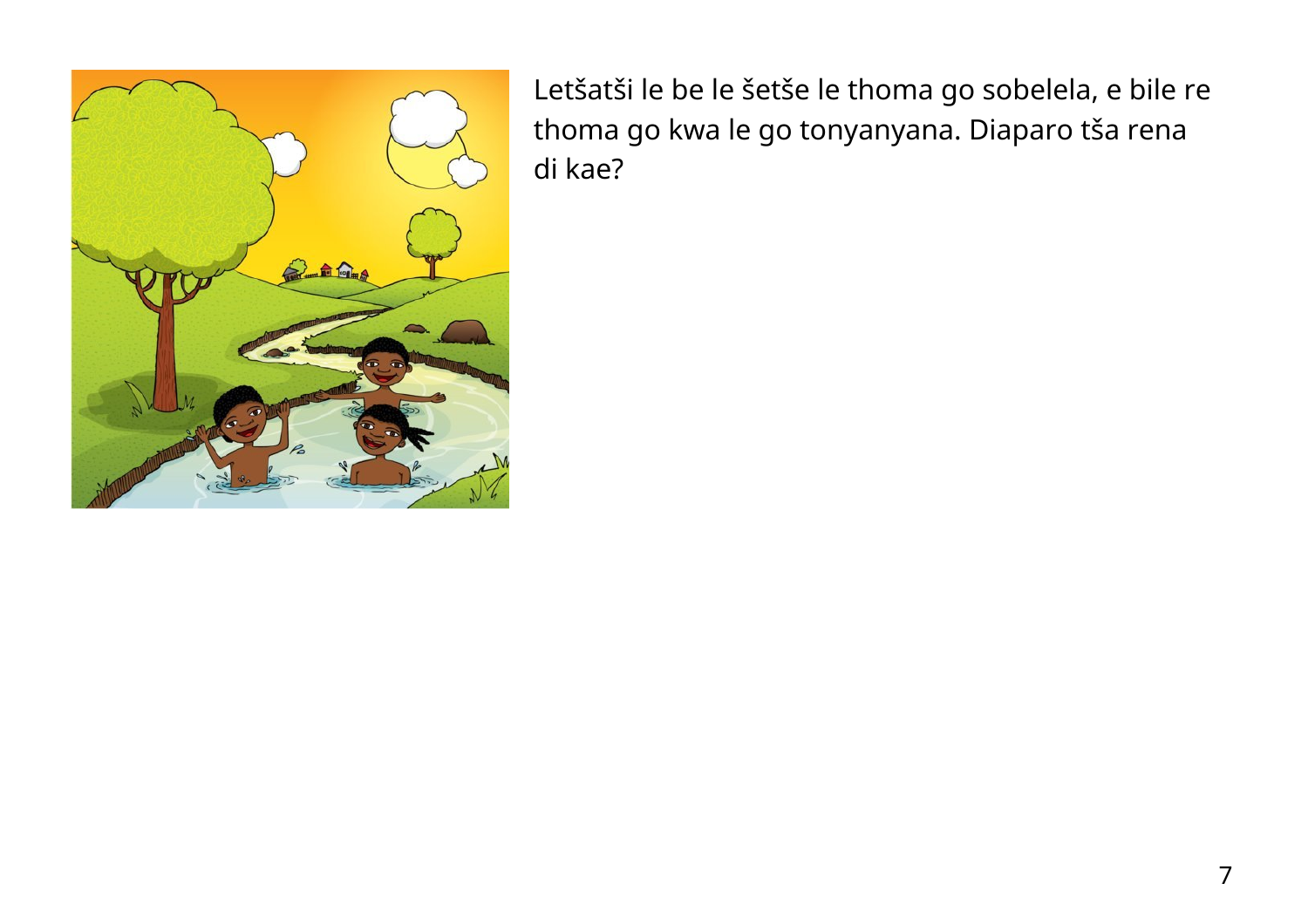

Re ile ra di lebelela ka fase ga mehlare. Ra lebelela ka sethokgweng. Re di nyakile gohle.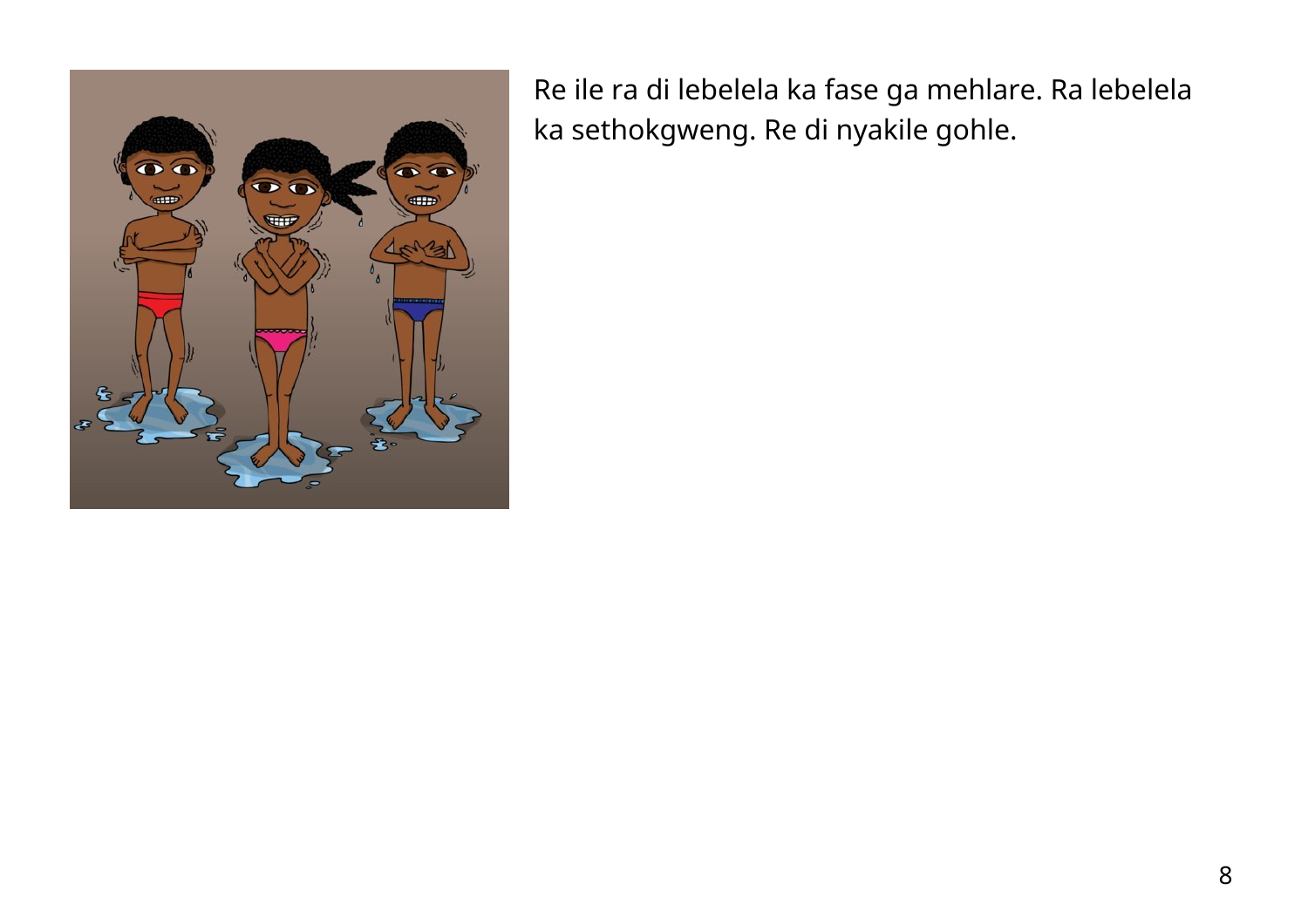

Go be go na le dikgomo kgaufsi le noka, di iphsina ka bjang bjo monate. Bontle o ile a lebelela godimo. "Lebelela kgomo yela! Ke eng seo se le go ka gare ga molomo wa yona?" "E ja letšoba le le khibidu," gwa realo Lerato. "Ga se letšoba le le khibidu," gwa goelela Mpho. "Ke hempe ya gago."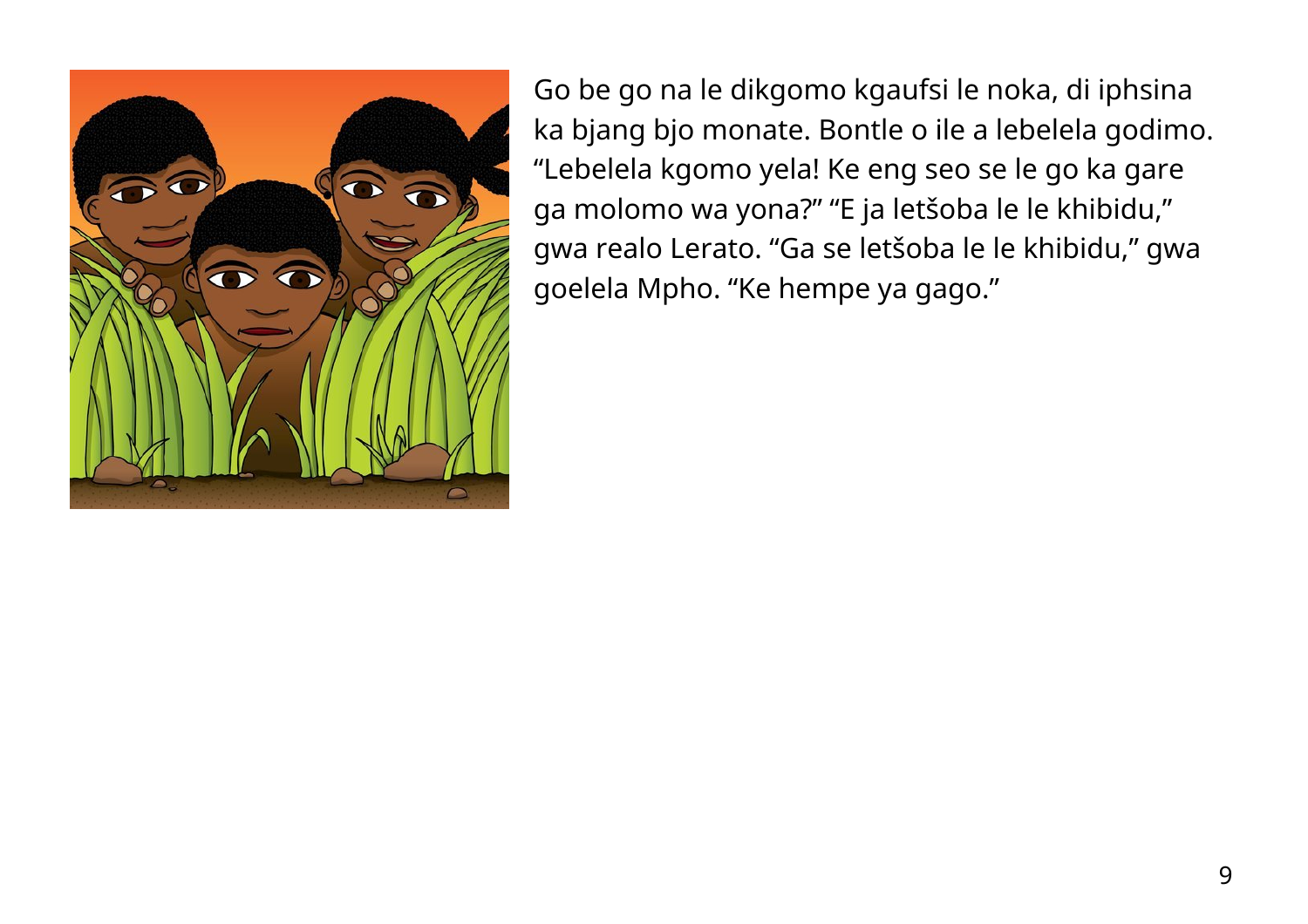

Ra lebelela kgomo ye nngwe gape. Yona e be sohla selo se botala bja legodimo. "Ke malethekana wa ka!" gwa goelela Bontle.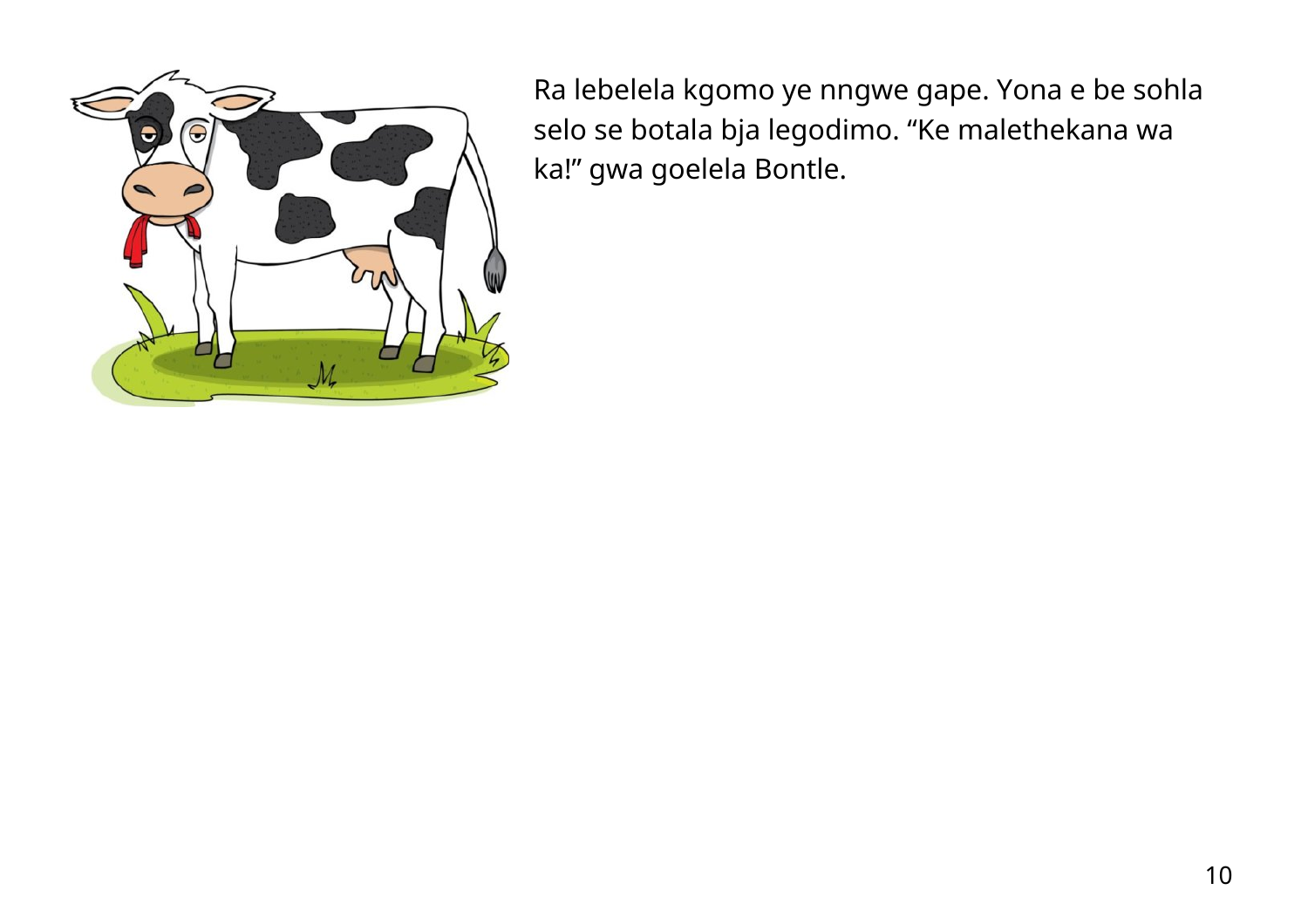

Re boetše gae re apere marokgokgwana a ka fase fela, re thothomela. Re be re sa thothomedišwe ke go kwa phefonyana fela. "Ke. Ke ke dikgomo," re bolela ka sello. "Dikgomo di jele diaparo tša rena." O gopola go re Mma o ile a re kgolwa? Ka pelanyana maragonyana a rena a be a le boruthu. Eupša borutho bjo e be e se bja letšatši.